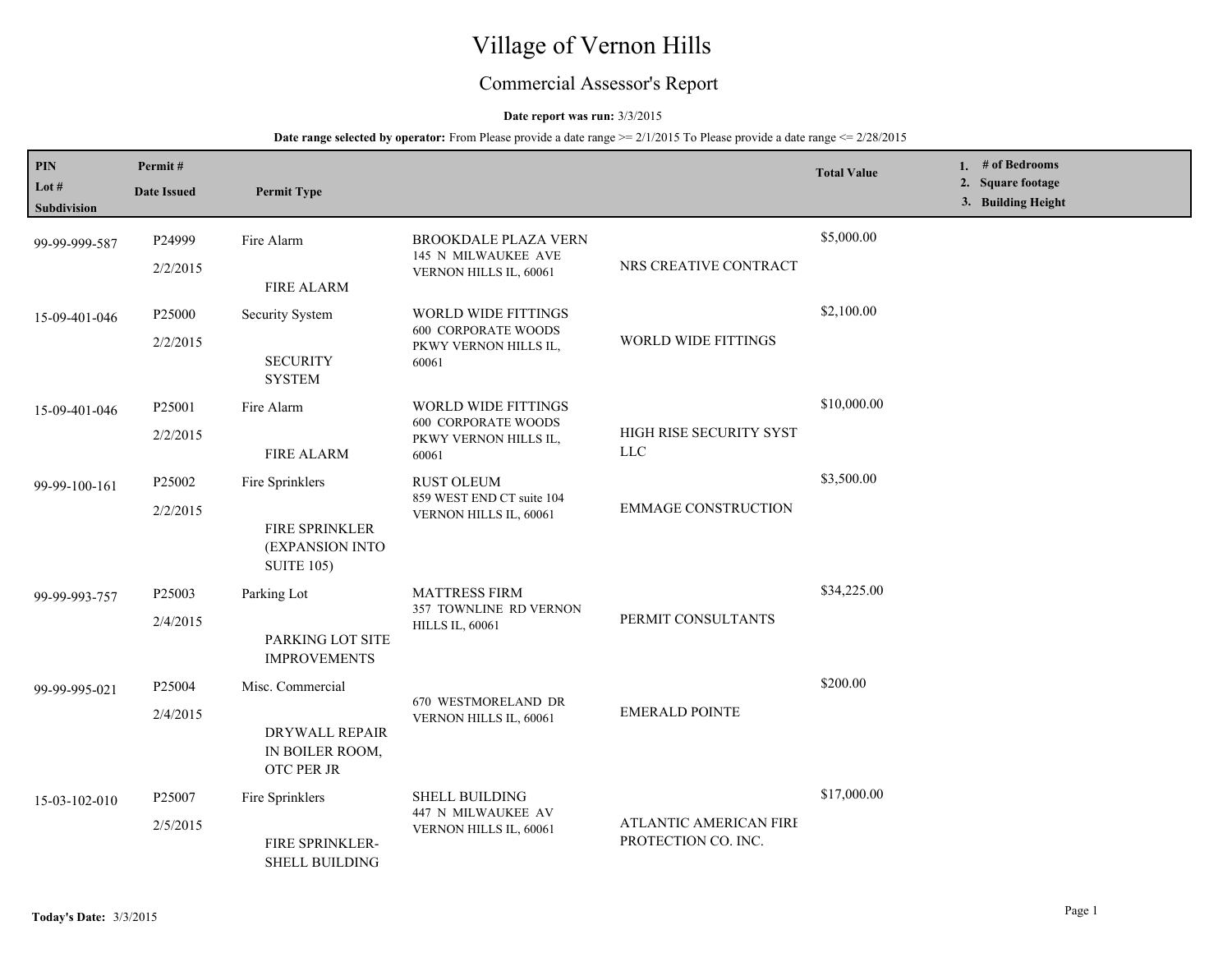#### **Date report was run:** 3/3/2015

## **Date range selected by operator:** From Please provide a date range >= 2/1/2015 To Please provide a date range <= 2/28/2015

| PIN                         | Permit#                         |                                                                                                                                                                   |                                                                               |                                         | <b>Total Value</b> | 1. # of Bedrooms                        |
|-----------------------------|---------------------------------|-------------------------------------------------------------------------------------------------------------------------------------------------------------------|-------------------------------------------------------------------------------|-----------------------------------------|--------------------|-----------------------------------------|
| Lot #<br><b>Subdivision</b> | <b>Date Issued</b>              | <b>Permit Type</b>                                                                                                                                                |                                                                               |                                         |                    | 2. Square footage<br>3. Building Height |
| 99-99-101-043               | P <sub>25008</sub><br>2/5/2015  | Antenna<br><b>CO-LOCATION OF</b><br><b>SPRINT ANTENNA</b><br><b>AND GROUND</b><br><b>EQUIPMENT ON</b><br><b>EXISTING CELL</b><br><b>TOWER (SITE</b><br>CH51XC045) | <b>SPRINT OCEAN</b><br>100 TENNIS LN VERNON<br><b>HILLS IL, 60061</b>         | <b>LCC-SDS ON BEHALF OF SP</b>          | \$50,000.00        |                                         |
| 99-99-101-185               | P25013<br>2/10/2015             | Commercial Alteration<br>DR KIRILL<br>ZHADOVICH-<br><b>COMM</b><br><b>ALTERATION/TEN</b><br>ANT                                                                   | DR KIRILL ZHADOVICH<br>565 LAKEVIEW suite 190<br>VERNON HILLS IL, 60061       | <b>JOESEPH NICHOLAS</b><br>CONSTRUCTION | \$75,000.00        |                                         |
| 99-99-990-786               | P25016<br>2/10/2015             | Fire Sprinklers<br>FIRE SPRINKLER                                                                                                                                 | MICHAEL KORS<br>114 HAWTHORN CENTER<br>VERNON HILLS IL, 60061                 | <b>SHAMROCK FIRE PROTECT</b>            | \$10,000.00        |                                         |
| 99-00-000-793               | P25017<br>2/10/2015             | Commercial Alteration<br>KAPLAN &<br><b>COMPANY - COMM</b><br><b>ALTERATION</b><br>172-210 UNITS                                                                  | <b>KAPLAN &amp; COMPANY</b><br>200 N FAIRWAY DR 172<br>VERNON HILLS IL, 60061 | <b>ARTHUR ROGERS CO.</b>                | \$1,500.00         |                                         |
| 99-99-101-265               | P25020<br>2/11/2015             | Certificate of Occupancy<br><b>CERTIFICATE OF</b><br><b>OCCUPANCY -</b><br><b>ROYALE</b>                                                                          | <b>ROYALE</b><br>9006 HAWTHORN CENTER<br>VERNON HILLS IL, 60061               | <b>ROYALE</b>                           |                    |                                         |
| 99-00-000-187               | P <sub>25023</sub><br>2/12/2015 | Certificate of Occupancy<br>NEW OWNERS                                                                                                                            | <b>JAMBA JUICE</b><br>700 N MILWAUKEE AVE<br>144 VERNON HILLS IL, 60061       | JAMBA JUICE COMPANY                     |                    |                                         |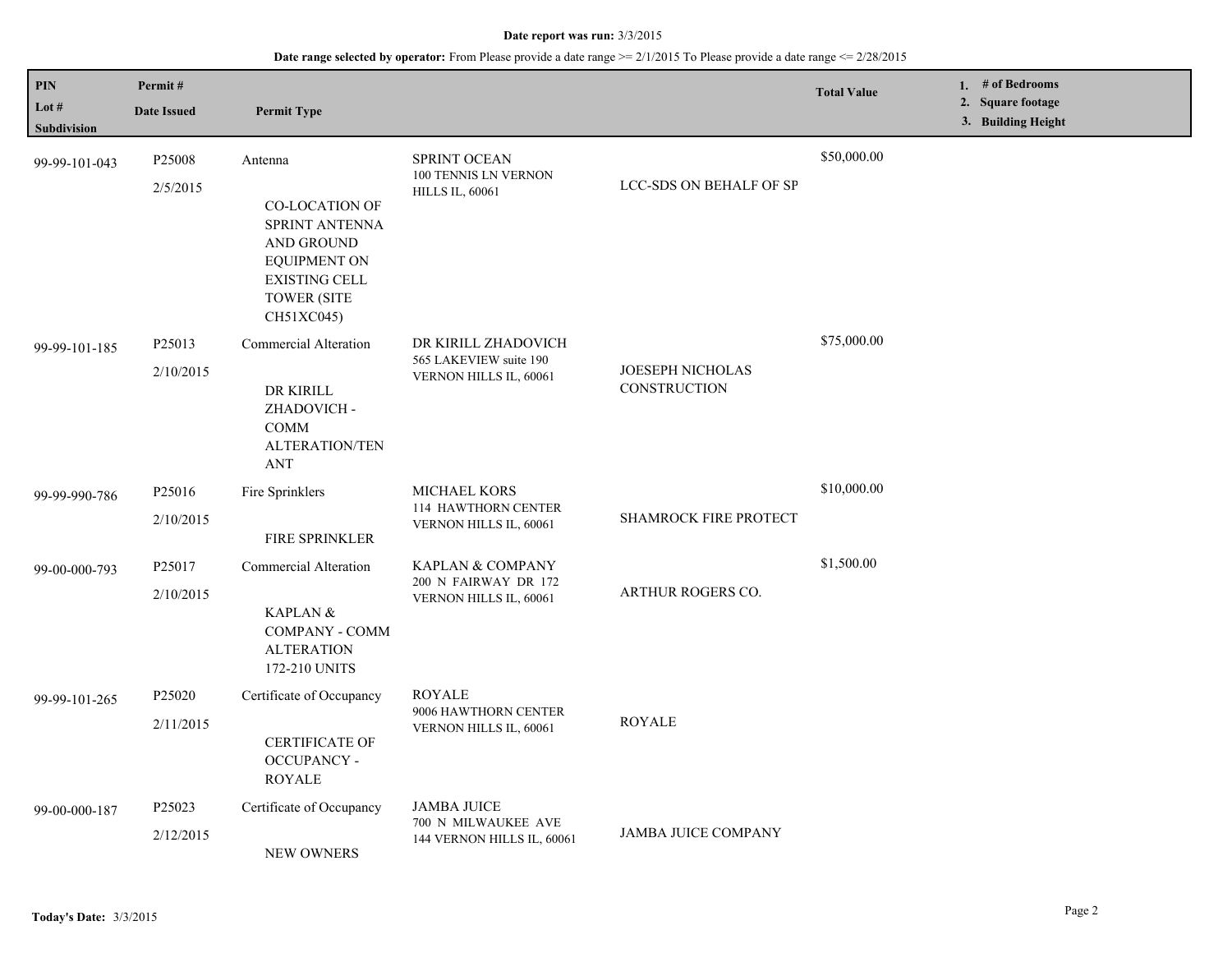#### **Date report was run:** 3/3/2015

## **Date range selected by operator:** From Please provide a date range >= 2/1/2015 To Please provide a date range <= 2/28/2015

| PIN<br>Lot #<br><b>Subdivision</b> | Permit#<br><b>Date Issued</b>   | <b>Permit Type</b>                                                                                                   |                                                                               |                              | <b>Total Value</b> | 1. # of Bedrooms<br>2. Square footage<br>3. Building Height |
|------------------------------------|---------------------------------|----------------------------------------------------------------------------------------------------------------------|-------------------------------------------------------------------------------|------------------------------|--------------------|-------------------------------------------------------------|
| 15-04-402-016                      | P25024<br>2/13/2015             | Misc. Commercial<br><b>SELF CONTAINED</b><br><b>HAZARDOUS</b><br><b>CHEMICAL</b><br><b>STORAGE</b><br><b>OUTSIDE</b> | <b>CAREFUSION</b><br>75 N FAIRWAY DR VERNON<br><b>HILLS IL, 60061</b>         | <b>CAREFUSION</b>            | \$8,000.00         |                                                             |
| 99-99-999-668                      | P <sub>25025</sub><br>2/13/2015 | Certificate of Occupancy<br>CERT OF OCC                                                                              | ETI SOLID STATE LIGHTING<br>720 CORPORATE WOODS<br>PKY VERNON HILLS IL, 60061 | ETI SOLID STATE LIGHTINC     |                    |                                                             |
| 99-99-992-559                      | P25029<br>2/16/2015             | <b>Commercial Alteration</b><br><b>INTERIOR</b><br><b>REMODEL</b>                                                    | PAYLESS SHOE SOURCE<br><b>229 HAWTHORN CENTER</b><br>VERNON HILLS IL, 60061   | <b>CASCO CORPORATION</b>     | \$40,000.00        |                                                             |
| 99-99-101-185                      | P25034<br>2/17/2015             | Fire Sprinklers<br>FIRE SPRINKLER                                                                                    | DR KIRILL ZHADOVICH<br>565 LAKEVIEW suite 190<br>VERNON HILLS IL, 60061       | <b>CYBOR FIRE PROTECTION</b> | \$1,980.00         |                                                             |
| 99-99-999-668                      | P25038<br>2/23/2015             | Misc. Electrical<br>MISC ELEC AND<br>LOW VOLTAGE,<br>OTC PER JR                                                      | ETI SOLID STATE LIGHTING<br>720 CORPORATE WOODS<br>PKY VERNON HILLS IL, 60061 | A & J ELECTRIC               | \$1,200.00         |                                                             |
| 99-99-992-559                      | P25040<br>2/23/2015             | Fire Alarm<br><b>FIRE ALARM</b>                                                                                      | PAYLESS SHOE SOURCE<br>229 HAWTHORN CENTER<br>VERNON HILLS IL, 60061          | ESSCOE, LLC                  | \$3,500.00         |                                                             |
| 99-99-101-545                      | P <sub>25041</sub><br>2/24/2015 | Elevator<br><b>ELEVATOR DOOR</b><br><b>RESTRICTOR</b>                                                                | <b>BRIDGEVIEW BANK GROU</b><br>1175 CORPORATE WOODS<br>VERNON HILLS IL, 60061 | ANDERSON ELEVATOR            | \$2,500.00         |                                                             |

L